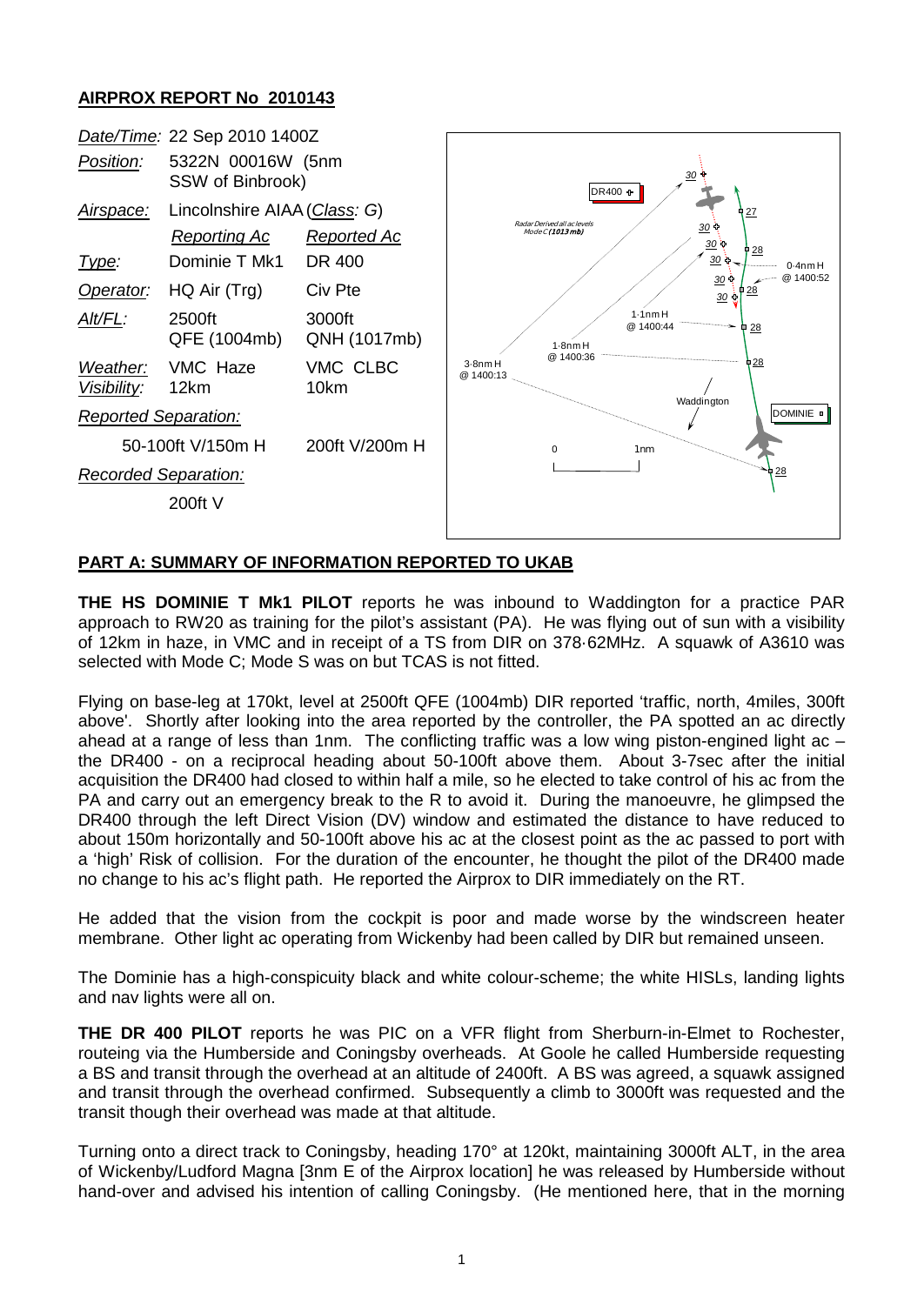whilst flying a reciprocal route inbound to Breighton, he received an ATS from Coningsby, but when released he was advised to call Humberside and not Waddington as he had requested.) Contact was not made with Coningsby until approx 10-12nm from their overhead as they were very busy with other traffic on UHF. During the interval between Humberside terminating their ATS and calling Coningsby, both crew members observed a dark coloured Dominie ac on a N'ly heading about 1km away [0·54nm]. He turned R to avoid the Dominie, whose pilot also turned to the R in avoidance; the Dominie passed down their port side at an estimated range of 200m, about 200ft below his aeroplane with a 'low' Risk of collision.

The flight was continued southbound and contact established with Coningsby ATC, subsequently passing 2nm E abeam their overhead, as requested by the controller.

His DR400 has a white and blue colour-scheme; no external lighting was switched on.

UKAB Note (1): Wickenby Aerodrome is situated about 11nm NNE of Waddington and the UK AIP at AD 2-EGNW-1–3, promulgates the Wickenby ATZ as a circle radius 2nm centred on RW03/21, from the surface to 2000ft above the aerodrome elevation of 84ft. The ATZ intersects the Waddington MATZ stub, consequently at 2.22 it is noted that: flight within the ATZ above 1500ft aal is also subject to clearance from Waddington ATC.

**WADDINGTON DIRECTOR (DIR)** reports that he was instructing a trainee controller with up to 3 ac in the Radar Training Circuit (RTC). The Dominie was being vectored for an instrument approach to RW20 but, because of a large number of ac in transit and conducting general handling (GH), including aerobatics taking place at Wickenby up to 4000ft, the Dominie crew had been given a wide pattern out to the E. Whilst attempting to keep clear of Wickenby and other traffic in that area, TI was passed on a south-bound contact that was 2nm N of the Dominie and believed to be at a similar level. The Dominie pilot was not visual and the traffic was called again at a range of about 1nm; the pilot called visual and was instructed to turn L onto 280º, whereupon the Dominie pilot reported that he was taking avoiding action to the R and declaring an Airprox.

**WADDINGTON SUPERVISOR (SUP)** reports that the DIR trainee was working hard and had 2-3 ac on frequency. He passed TI on the conflicting traffic – the DR400 - and also updated it. The Dominie pilot called visual and was given a turn with that ac in sight. He then turned right to avoid the DR400 and declared the Airprox.

**HQ 1GP BM SM** reports that comparison of the radar replay and DIR RT tape transcript timings highlighted a significant discrepancy of about 21sec that was confirmed by engineers at the unit. Consequently, the RT transcript timings in this report have been amended to align with UTC and the radar recording time base.

DIR was manned by a mentor and trainee controller, albeit an experienced multi-tourist, whose workload was assessed as medium to high with 3 ac on frequency. Background traffic density was high and available airspace volume was reduced due to the activation of restricted airspace to the N of the aerodrome, of radius 5nm up to 9500ft agl [Scampton].

The Dominie was being vectored at 2500ft QFE (1004mb) on a wider radar pattern by DIR to avoid aerobatic ac operating from Wickenby, a local aerodrome to the NNE. At 1359:34 DIR instructed the Dominie crew to turn L onto 350° to, "*try and turn inside…traffic now manoeuvring easterly bound"* [which was not the DR400]. At this point, the DR400 was 7·6nm NNW of the Dominie indicating 3000ft Mode C (1013mb); the Dominie was indicating 2700ft Mode C (1013mb). The turn onto 350° brought the Dominie into confliction with the DR400.

CAP 774 states that: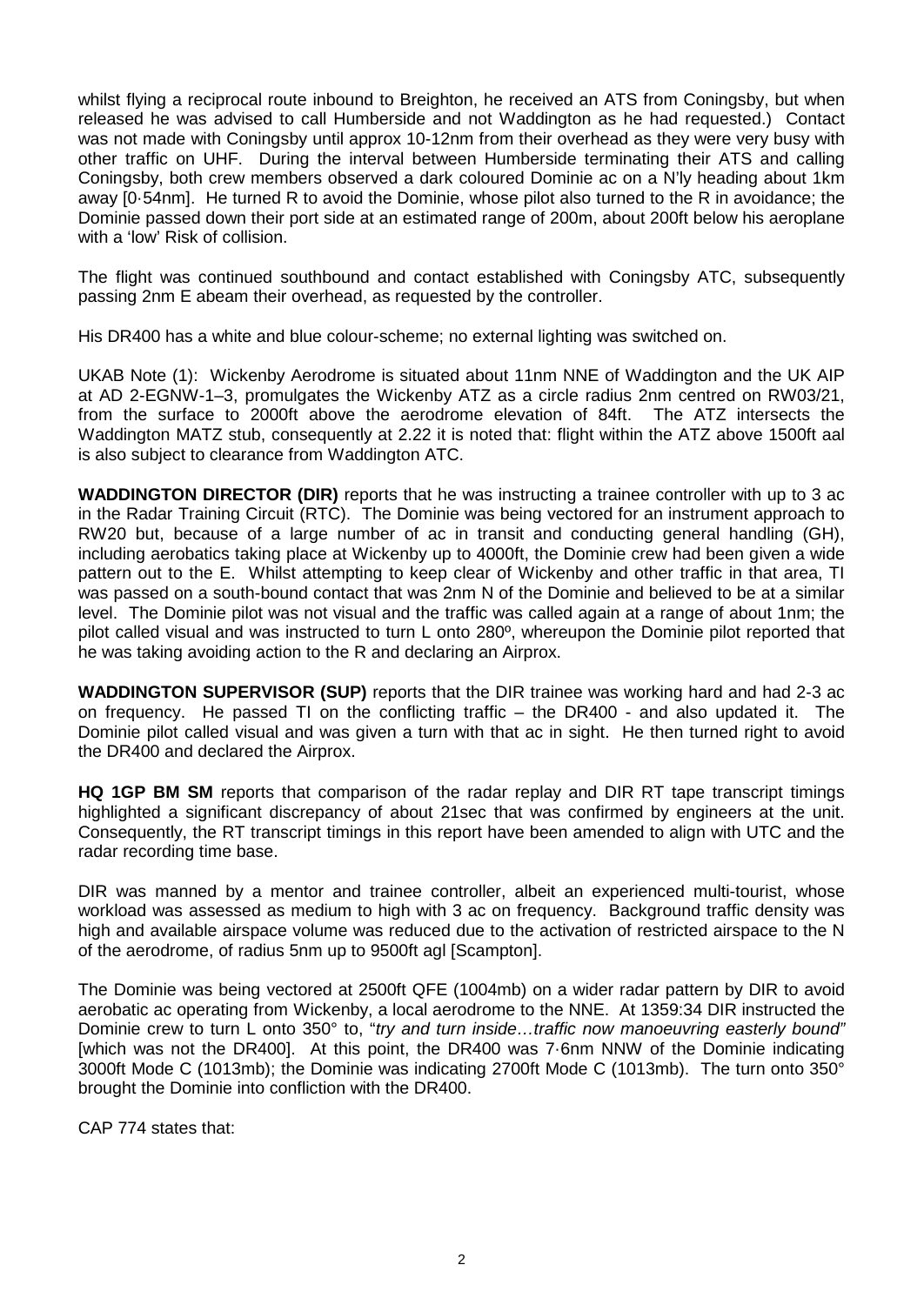"*when providing headings/levels for the purpose of positioning and/or sequencing or as navigational assistance, the controller should take into account traffic in the immediate vicinity, so that a risk of collision is not knowingly introduced by the instructions passed*."

At 1400:13, DIR passed the Dominie crew accurate TI on the DR400 stating, "[Dominie C/S] *further traffic north 4 miles south bound indicating 3 hundred feet above*." At 1400:25, an E3-D crew called DIR on climb-out from Waddington for a further RTC. At 1400:36 the Dominie crew requested an update of the TI, which was passed at 1400:41, DIR stating, "[Dominie C/S] *Roger, north, 2 miles, 2 hundred feet above*". The PA responded, *"visual"* at 1400:45, with the PIC estimating the acquisition range as 1nm. At 1400:46, DIR replied, "*roger, with that traffic in sight, turn left heading 2-7-0°*." At this point, the DR400 is in the Dominie crew's 12 o'clock at 1·1nm indicating 200ft above it. At 1400:51 the Dominie pilot advised that they were "*coming hard right*" with the turn evident on radar and the DR400 0·4nm NNW of the Dominie. Although the DR400 pilot reports that they acquired the Dominie visually at a range of about 1km and turned right to avoid it, this turn is not apparent on radar.

JSP 552 201.200.3 states that:

"*the Rules of the Air require that notwithstanding a flight is being made with ATC clearance, it remains the duty of the captain of an aircraft to take all possible measures to ensure that his aircraft does not collide with other aircraft…When 2 aircraft are approaching head-on or approximately so and there is a danger of collision, each shall alter its course to the right*."

CAP 774 states that:

"*Whether traffic information has been passed or not, a pilot is expected to discharge his collision avoidance responsibility without assistance from the controller. If after receiving traffic information, a pilot requires deconfliction advice, an upgrade to Deconfliction Service shall be requested*."

There are a number of potential explanations for DIR's instruction to the Dominie crew to turn onto a heading of 350°. Arguably, as a result of both the mentor's and trainee's level of psycho physiological arousal caused by their workload and the more imminent threat posed by the aerobatic ac, attentional tunnelling may have reduced DIR's field of view such that they were unable to see the DR400. Alternatively, DIR may have incorrectly assessed that the turn onto 350° would not have brought the ac into confliction; however, this hypothesis is unlikely given the experience of the trainee. The more likely hypothesis is that DIR's plan was to turn L back towards Waddington earlier than they did and before the point of confliction with the DR400.

The CPA occurred about 15½nm downwind - NNE of Waddington aerodrome; local ATC procedures state that when flown by the PA for a PAR, Dominies should be positioned for a 12nm base-leg. The time when the Dominie reached the approximate point for a 12nm base-leg, accords approximately with the transmission made by the E3-D on climb-out, followed by the Dominie crew's request for updated TI. DIR might have planned to turn the Dominie onto a base-leg earlier, but this turn instruction was delayed by having to respond to the E3-D crew and the Dominie crew's request for updated TI. In a subsequent conversation with the controller, DIR stated that they were conscious of how far N the Dominie had transited, which lends support to this hypothesis. On this basis, DIR did not knowingly turn the ac into confliction.

Notwithstanding the turn onto 350°, DIR provided accurate and timely TI enabling the Dominie crew to visually acquire the DR400 at a range of about 1nm. However, this might have been hampered by the reduced visibility in haze and the reportedly poor visibility from the Dominie cockpit exacerbated by the colour scheme and attitude of the DR400, presenting the all white underside of the ac and a relatively small frontal aspect.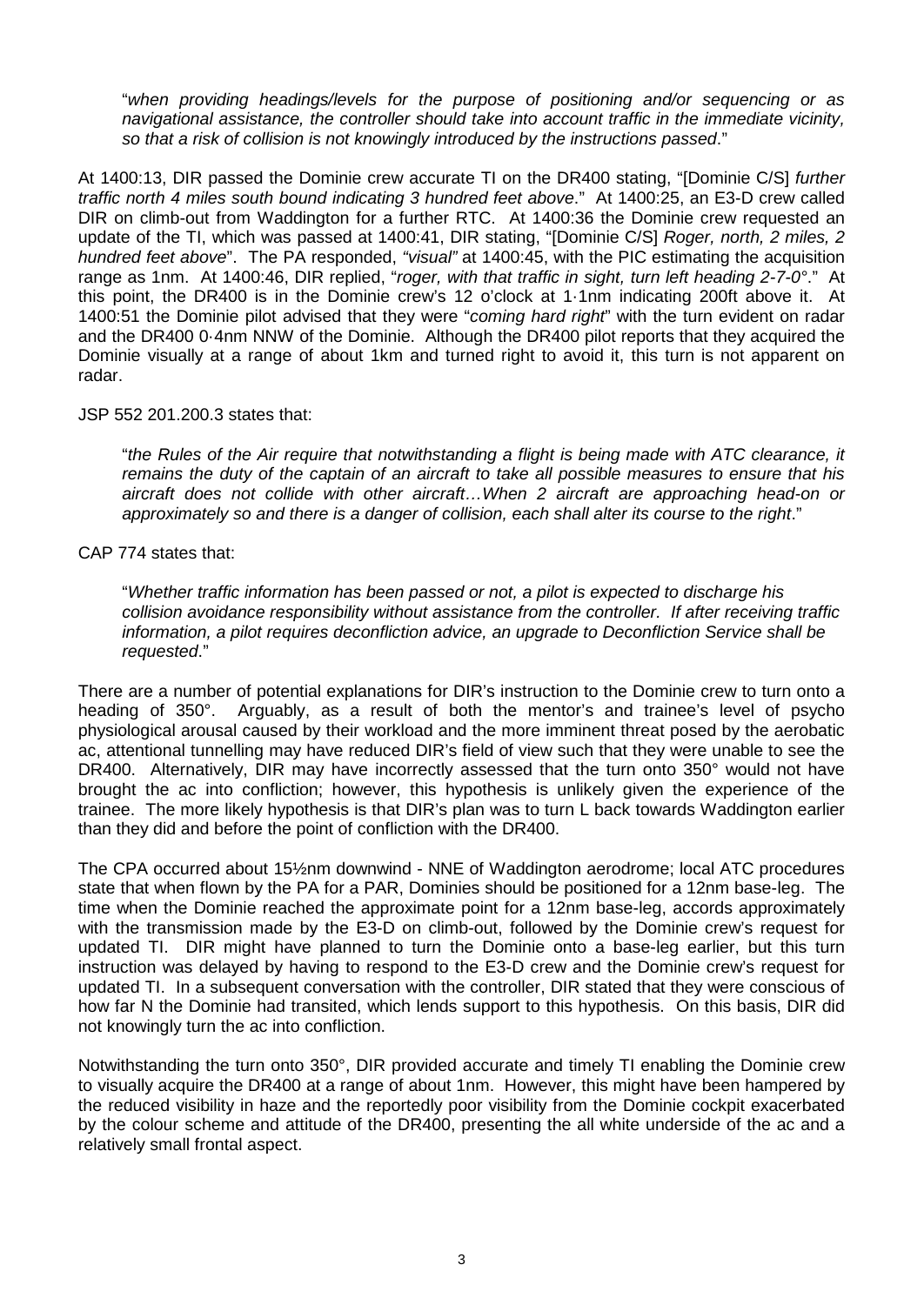Whilst the turn onto 350° issued by DIR to the Dominie took the ac towards the DR400, DIR did not knowingly introduce a confliction as, on the basis of the foregoing hypothesis, their plan was to turn the Dominie onto base-leg before the point of confliction.

**HQ AIR (TRG)** comments that the Dominie crew ultimately complied with their responsibilities to avoid a collision. It is agreed that DIR did not *knowingly* turn the Dominie into confliction with the DR400. However, the Dominie would have rolled out of the turn onto 350° and 8 seconds later received the TI at 4nm range (the turn was completed at about 1400:05, and the 4nm TI was called at 1400:13). It is not clear why a further turn was not given immediately the 'confliction' became apparent to DIR, perhaps during the turn, unless DIR did not yet consider this to be a confliction, thus bringing into question the controller's SA on the DR400. It is also disputed that the plan was to turn the Dominie earlier; even an immediate turn onto a closing heading to 12nm finals would only have produced a CPA of between 2-4nm. In addition, opportunities existed to turn the Dominie earlier despite the call by the E3-D; the turn could have been called as part of the 4nm TI or the 2nm update, so it appears that there was an intent to transit the Dominie further N, even in light of the now apparent confliction. Turning the Dominie further W in the pattern would not have contravened any of the instructions to controllers vectoring traffic in a RTC under a TS. However, it is conceivable that these instructions may have influenced DIR's decision not to issue a turn instruction once the confliction became apparent.

Equally, the Dominie crew could have chosen to take their own avoiding action earlier, but might have expected DIR to provide this avoiding action turn instead. Potential for indecision exists when crews have to constantly switch between being directed to turn to follow the pattern (and avoid traffic in the case of the turn onto 350°) and having to initiate their own traffic avoidance turns. Opting for a Deconfliction Service in this situation might have provided clearer direction from DIR resulting in greater separation, but would still not have absolved the crew from their collision avoidance responsibilities. Crews need to be prepared to take their own positive avoiding action earlier in such situations. Furthermore, more specific emphasis that traffic has been assessed as a direct confliction by the controller might alert crews earlier to the fact that a confliction exists, rather than them having to process the TI and come to that conclusion themselves.

## **PART B: SUMMARY OF THE BOARD'S DISCUSSIONS**

Information available included reports from the pilots of both ac, a transcript of the relevant RT frequency, radar video recordings, reports from the air traffic controllers involved and reports from the appropriate ATC and operating authorities.

Whilst the DR400 pilot was in receipt of a BS there was no requirement for Humberside ATC to track it on radar or proffer TI. It was also evident from the DR400 pilot's report that he might well have called Waddington ZONE on this return flight and it was unfortunate that he had not managed to do so, which might have prompted ZONE to point out the ac to the DIR. However, at the time the Airprox occurred the DR400 pilot had not established an ATS with Coningsby and was operating VFR without the benefit of either a radar service or BS after Humberside terminated their BS. Without any prompt from radar derived TI, both the DR400 pilot and his colleague spotted the Dominie just over ½nm away and turned R to avoid it in compliance with the Rules of the Air. The Board did not consider that this was a late sighting given the head-on geometry - the DR400 pilot assessing the Risk as 'low' with separation on the Dominie reported to be 200m horizontally and about 200ft below his aeroplane. So for his part the DR400 pilot had complied with his responsibilities to 'see and avoid' other ac in Class G airspace.

At the core of this Airprox was the issue of vectoring ac under a TS within the RTC, where Members recognised that the controller was also under remit when issuing vectoring instructions to take into account traffic in the immediate vicinity so that '..a risk of collision is not knowingly introduced'*.* Here the mentor and trainee manning DIR had elected to turn the Dominie onto 350° to keep clear of the ac conducting aerobatics. HQ 1Gp BM SM suggested that the controllers had not spotted the confliction with the DR400 before the turn instruction to 350° was issued because, with a high level of